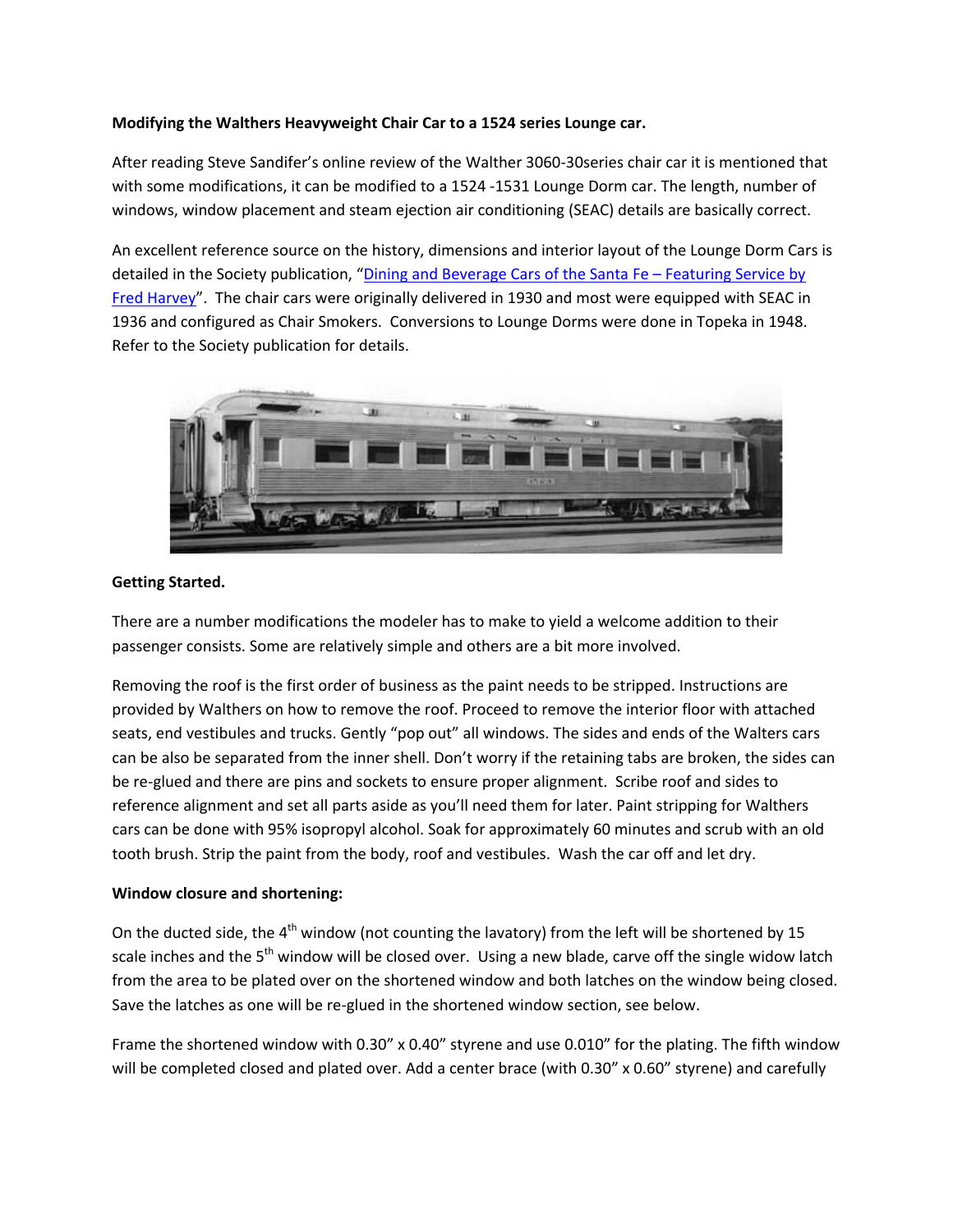fit a plate over the window opening using 0.010" styrene. Fill and sand as necessary. Add a vertical rivet strip on the shortened window using Archer Transfer HO Scale 5/8 rivet decals.



Note: The black line is a reference mark. The focal length of the digital camera resulted in curved images in a macro setting. No car sides or roofs were warped or harmed during this modification.

Modeler's admission: Despite and careful measurements, markings and alignment, the wrong side of the car was modified. The side modified was the non-duct side instead of ducted side. The car sides were switched to align the shortened/closed windows with the duct side.

### **Roof Modifications:**

The biggest modification will be to re-position the A/C roof hatch in the "center" of the roof. No effort for this modification was made to re-position the refrigeration unit roof hatch towards the end of the car as modeler's license was applied. Remove the roof hatch, refrigeration hatch, garland vents and air vents. Save as they will be re‐applied. The cutting and re‐positioning of the roof sections can also be used to modify the car into a 3100 – 3109 chair-smoker.

Deciding where to make the cuts involves givens and druthers. Ideally, the cuts would be made close to existing roof seams and alignment would be easy. However, with a number of different seams sections on the roof combined with the re-alignment of the roof sections resulted in comprises having to be made. Using a miter box make the saw cuts at the approximate locations.



An alternative is to sand the entire roof smooth and apply new rivet strips using 0.005" styrene and apply Archer Transfer N‐Scale Rivet decals along the entire roof.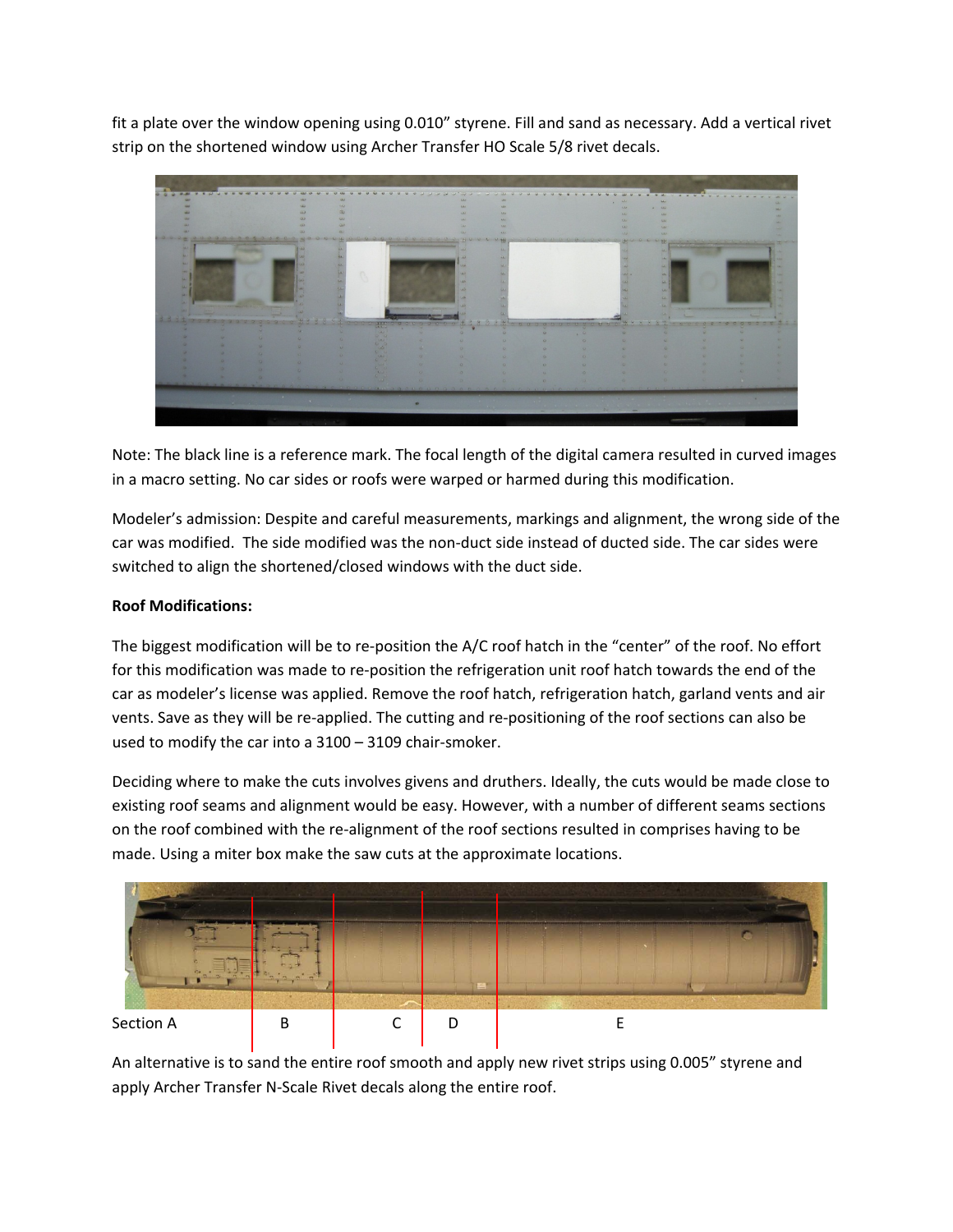Re‐assemble the roof in the following order:



The cuts made with the miter saw used were slightly narrower than 0.20". Final sanding allowed a 0.20" styrene filler strip to be used. Contour the insides of the filler strip so that bracing strips can be applied to further strengthen the joint (see below). Align and glue the filler strips to a section and let dry overnight before joining one section to another.



Carefully sand and fill as necessary – additional filling and sanding to 800 grit wet/dry may be necessary. If rivets are accidently removed or if a seam is too hard to align, use the Arch Transfer N‐Scale Scale Rivet decals as they are an excellent match to the existing rivets. Once a section is complete, repeat the process until all sections are joined together. Test fit the roof. Recesses for the roof tabs in the car body will most likely need to be adjusted due to rearranged roof.

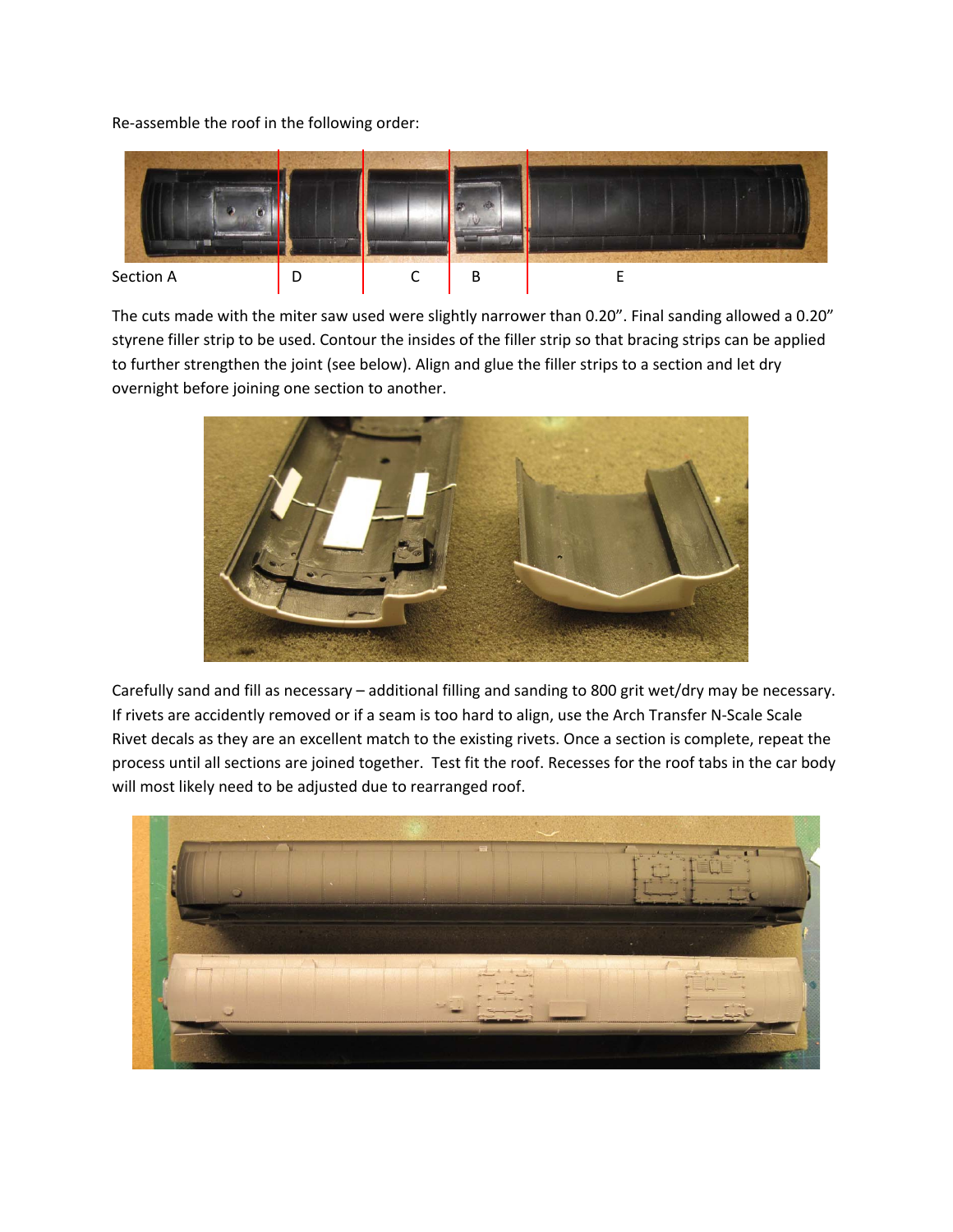Scratch build an ice hatch using 1/8 square styrene topped by 0.010 styrene. Finish off with an 11" grab, hinges (0.005" x 0.005" x 0.010" styrene) and hatch prop (0.01 brass wire). Add a radio antenna (?) and use three 14" grab irons as supports. Re-glue the garland vents on the non-ducted side.

Drill all holes in the roof for the A/C dogs and roof grab. Inserting a #80 drill bit in micro-chuck that is then in turn chucked into a drill press makes this tedious process bearable. Patience, good light and magnifiers allows straight drilling though the guide dimples. Secure the dogs and grabs with CA glue.

# **Underbody Changes:**

Scratch build new a new valve closet (left) and a new condenser water pump and valve box (right) using styrene. Approximate dimensions can be obtained from the Society page on [SEAC](http://www.atsfrr.net/resources/Sandifer/SEAC/Index.htm) and the accompanying link from *Santa Fe [Modeler](http://www.atsfrr.net/resources/Sandifer/SEAC/SFM.pdf)* (Basically, 0.375" x 0.375", 0.375" x 0.250" and 0.375" x 0.125" styrene was used along with 11"grab irons and 0.015 brass wire). The black line is a reference mark.



Remove the water tank, battery boxes, single generator and the single A/C box. Re-position the battery boxes and the water tank on the other side of the car. Add the coupler cut levers if desired. The original Chair car underbody is on the top and the modified underbody is below it.



Scratch build two generators, one for the SEAC and another for remainder of the car's electrical systems. Cut a 3/16" tube x 0.350" and insert a 0.010" rod x .0375" to form the generator. Use a 3/16" channel x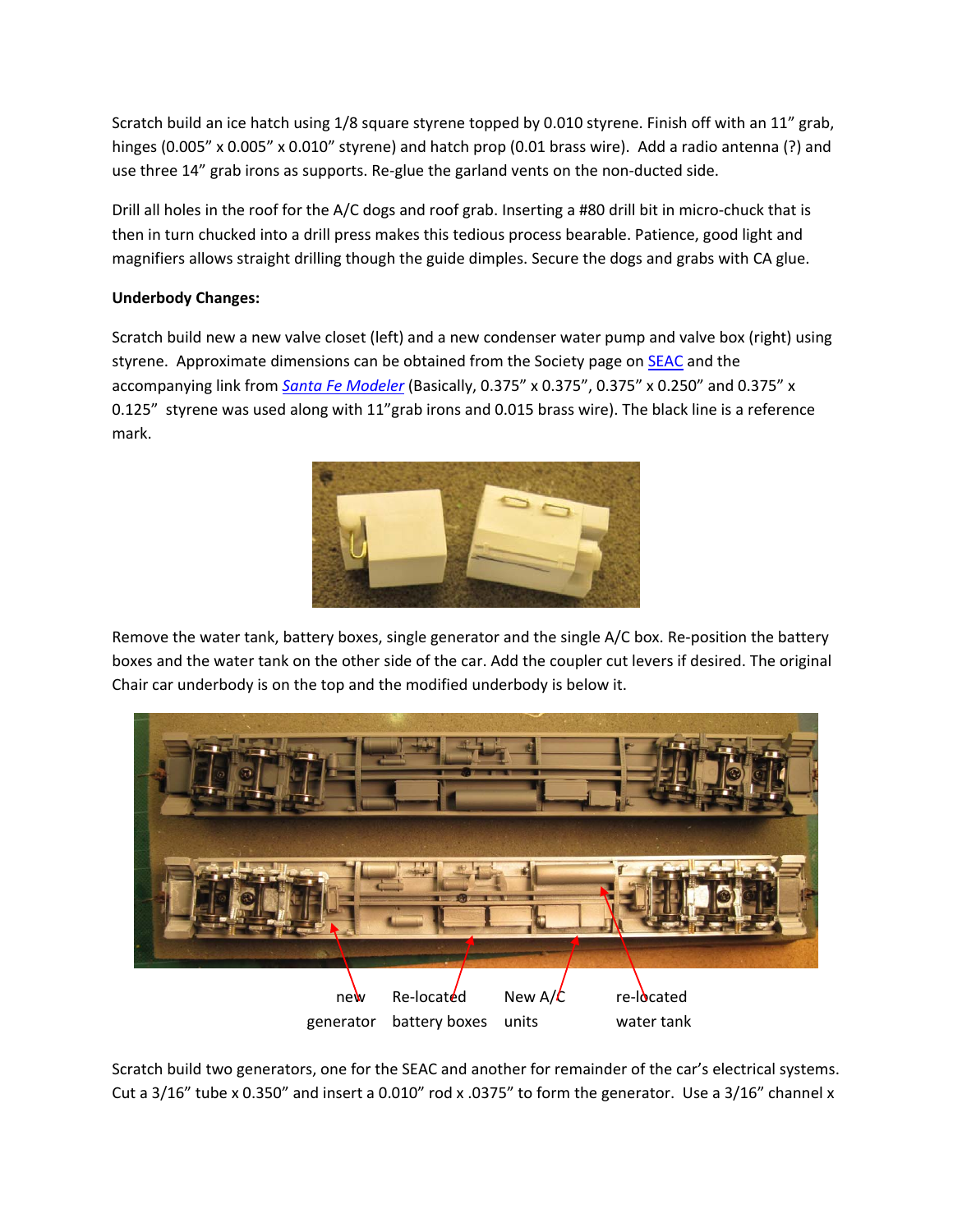0.350" for the mounting cradle. Bend 0.020" wires in approximately a 0.4" x 0.4" x 0.4" channel to form the mounting rods. Drill two #75 holes in a slight "v" into a 0.030" x 0.040" x 0.10" mounting block. Test fit the entire assembly and glue as close as possible to the sill and to the trucks – be sure there is enough clearance for the trucks to swing freely.



### **Painting and Decaling:**

Depending on the era being modeled dictates the painting and decaling. This model represents the Lounge Dorm car with the shadow lined paint scheme as released from the Topeka shops in 1948. Car 1525 was shadow lined from July 1948 through December 1951. After 1951 most of the cars in the class were repainted two-tone gray. Refer to the Society publications, "Dining and [Beverage](http://www.atsfrr.net/store/bookPass.htm) Cars of the Santa Fe – [Featuring](http://www.atsfrr.net/store/bookPass.htm) Service by Fred Harvey" or "Santa Fe Painting and [Lettering](http://www.atsfrr.net/store/bookRef.htm) Guide" for exact dates and schemes.

Thoroughly wash the car with a mild soap and let dry overnight. Apply a gray primer coat of the gray, in this case Polly Scale paints. Santa Fe Aluminum was thinned with distilled water (~15%) and sprayed with a single action Pasche airbrush set to 22 lbs. After an overnight drying apply a couple of light coats of Polly Scale Gloss.

After another night of drying, the process of apply the Microscale shadow line deals began. Applying Shadow line decals are easier than it appears and the results are stunning. Trim the width of the decals first and align splices along the vertical rivet lines. The decal film is fairly durable and can be easily repositioned. The decals do require patience in getting them to lay flat over the rivet strips and seams. Be careful if Solvaset is applied at full strength. Over application caused these decals to dissolve, break up and required the car to be re-stripped. Dissolving did not occur with Micro-Sol but as always, test before usage. Multiple applications were required over a couple of nights. Seal the car with a couple of coats of satin finish.

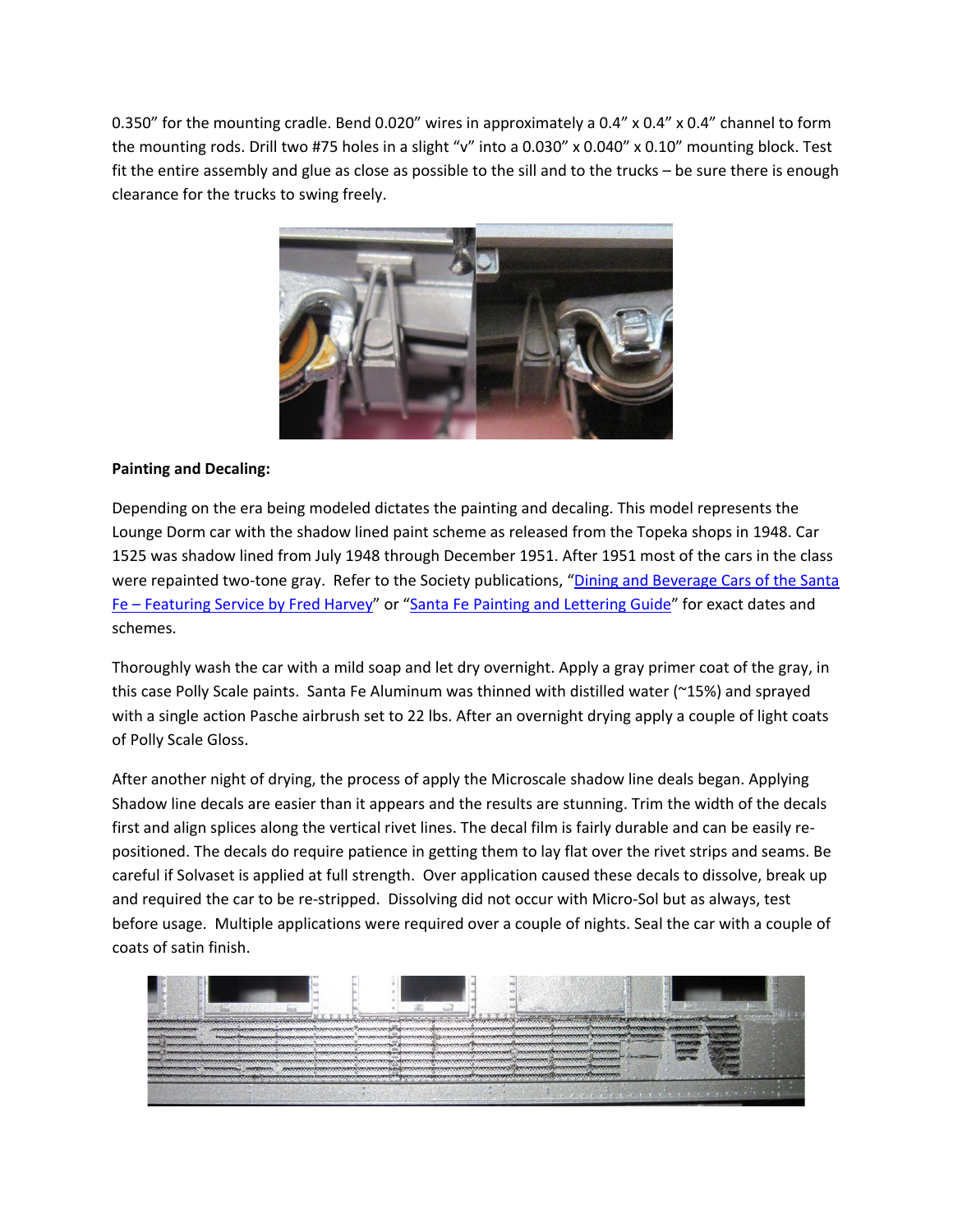### **Weathering:**

Photographs of shadow lined cars in service show the rooflines of heavyweight cars prevented the rotary brushes from cleaning the roofs. This resulted in a layer of soot accumulating on the roof and giving the cars a dingy look. This can be repliacted by spaying diluated (50%) coats of weathered black on the roof.



#### **Interior:**

Separate all seating, bathroom fixtures and partitions from the floor and save. Using the Dining and Beverage Car book as a guide, construct interior walls using 0.020" styrene. The original floor was sanded smooth and a 0.010" overlay floor was fitted. Scratch build tables and table chairs. The lounge chairs are re‐used.

Carpeting can be replicated by painting as appropriate or red construction paper can be used. Add windows shades (note they are pulled down in the dorm section on this model). Add a window safety bar in the passageway section.



Glue the windows, including one shortened window, back in. Brush paint the wheels with rust. Glue the interior assembly in and let dry. . Add figures if desired. This model is not lighted. Once done, attach the roof.

# **Conclusion:**

Since these cars will be runners details such as singnal lines won't be added in case they interfere with operation. Flexible rubber brake hoses from Hi Tech Details will be addded and they add a nice touch. The Walthers diagphrams might also be changed out for Hi Tech Details version. The plan for this car is be part of a Grand Canyon Limted consist. Along with a shadow lined HW diner and a shadow lined Valley series Pullman, this car adds variety to an already electic passenger train.